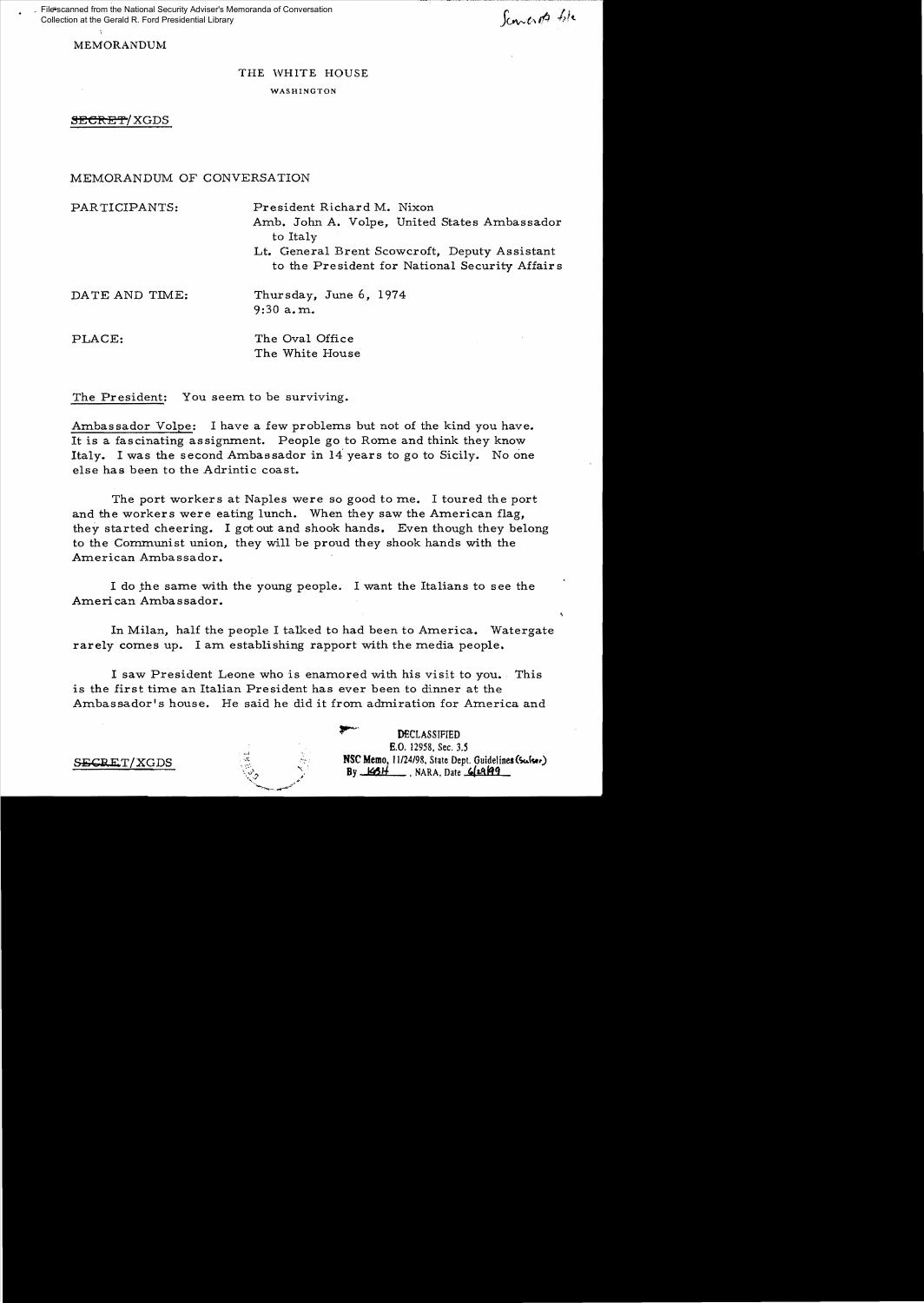### SE<del>GRET</del>/XGDS 2

because of tny work and because of his like for you. Leone wrote an editorial and said that there were Watergate buggers in Italy too, but in the U. S. they clean house and in Italy it is covered up or a couple of small fish go to jail.

You can't imagine the respect in which you are held in Italy  $-$ with the leaders and the people.

I saw the Pope on June 1st. He was gracious to me.

The President: What about the political situation?

Ambassador Volpe: The Pope said he not only suffers with you but he prays for you and hopes this cup will soon pass.

The political situation is not good, but the Italian people are resilient. Rome is not Italy.

Although the provinces know they have serious problems, they have the determination to deal with them.

A military coup is possible but I don't believe it can really happen.

The President: How about the leadership?

Ambassador Volpe: Leone is fine.

The President: Rumor is pleasant but not strong.

Ambassador Volpe: Andreotti is now the Minister of Defense.

The President: He is strong. It's too bad he has not a good base.

Ambassador Volpe: The government is not in as much trouble as expected from the divorce matter. If the Christian Democrats get ten percent less than usual in the June local elections, the government would probably fall.

I told Rumor you can't be nice to the Communists.

The President: Can we do more? We give love and kindness.

## SEGRET/XGDS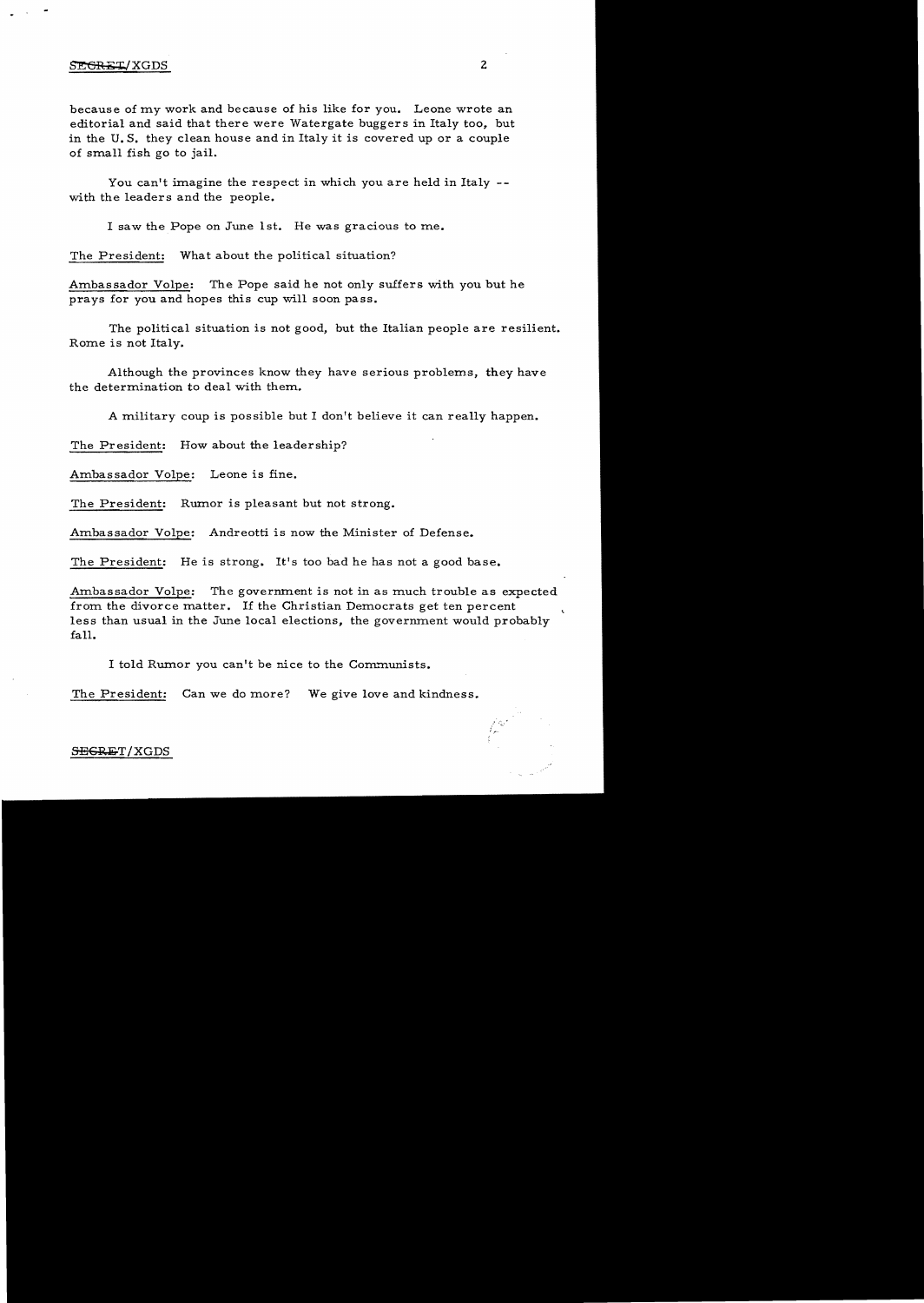#### SEGRET/XGDS

- ..

Ambassador Volpe: Henry should stop in Rome. We can encourage them.

The President: You tell them we appreciate their standing firm. We have great respect for them. We and the world are watching them. What they do will certainly impact on the Latin world. The French have come thr ough okay.

It's ridiculous for Italians to be so poor at government -- they run business well. If they could just get a guy like deGasperi. When we come to Europe, Italy will be included as one of the Big Four. They must face up to the leadership problem. Maybe they need a change in their constitution like France.

[The conversation ended.]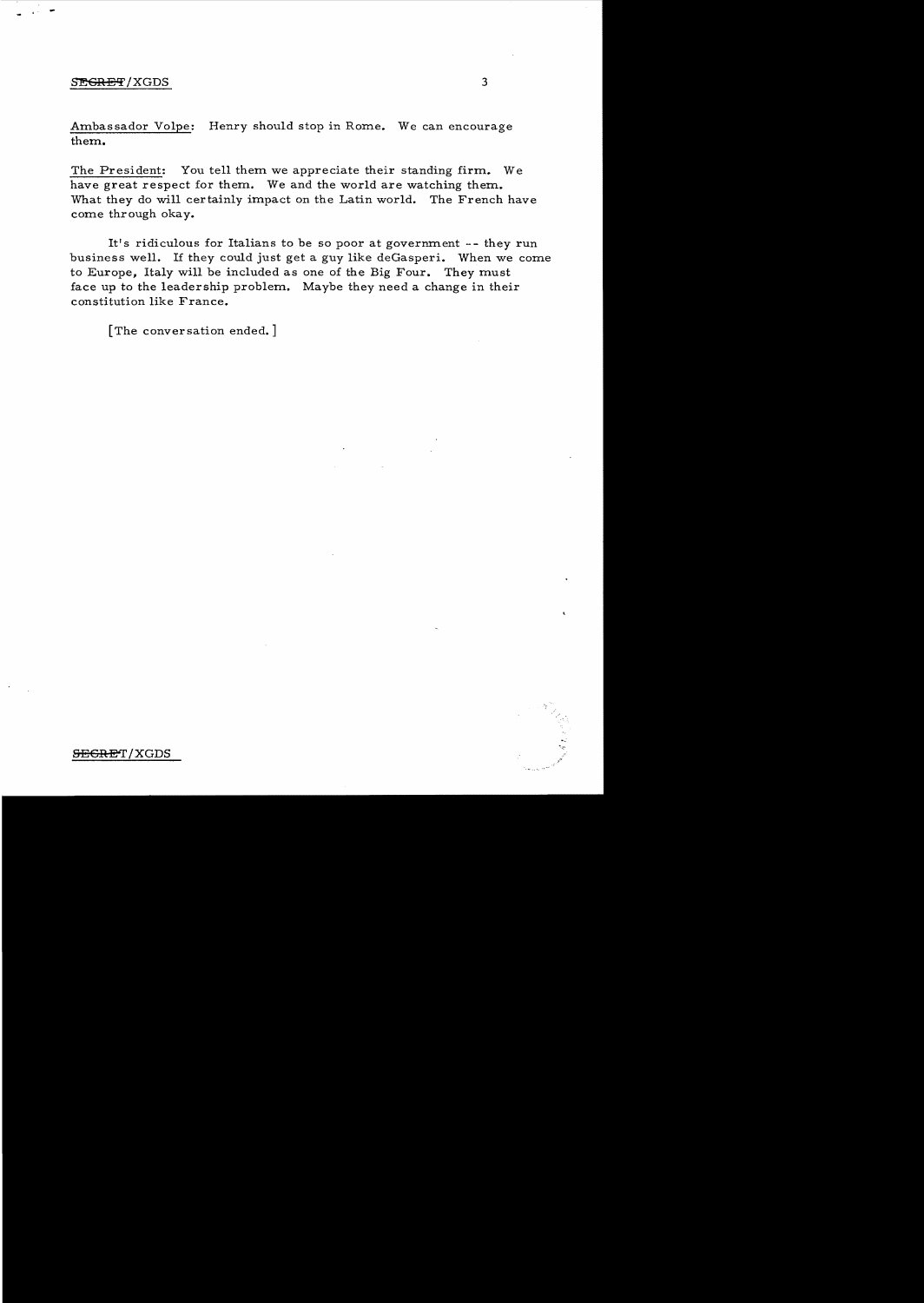$P$ is/ $V$ olpe 0930 June 6, 1974 P You so to en sur V Ihave a fam pros but pot 170 you huma, It is for units caparity to get 5 sing. he one ske his bur 5 adviction cont. The patarakes of Maybe was to good to expect to formed a past of compers were entire lowed. When they same VS flag they started Hacing chemin 2 got ont, clock houd am producting stank tundo w/ US Christ. I du comme de jours prophe d'une etable In milion, 1/2 & Toube, 1 to had hunt US. Western today comes my, I'm estat rapport us mini prof I saw Ross horse - who income of most & good This 1st tries Station P erse been to during out and Comme Sail he eil et pour admiration for W + m unat le mar plus tite for gon"<br>Less dans l'établist et bouting et hoppes in the for, he ren US, They clean house a time Staty it is comment open a complet small from Comcant domingune uppert in which you are held in stoly - wheather or people. I saw Pope Jeans P. He graciouste mes. <u>achot almost Putitional Sithreton</u>  $\mathcal{V}$ V Poger and he with sub seepers we sport to prompt for you & topics this emp will serve yours. Bone unt State **DECLASSIFIED** 

E.O. 12958, SEC. 3.5 NSC MEMO, 11/24/98, STATE DEPT. GUIDELINES (Sulser)  $\overline{\phantom{a}}$  , nafia, date  $\mathscr{A}\mathscr{A}\mathscr{O}\mathscr{C}$